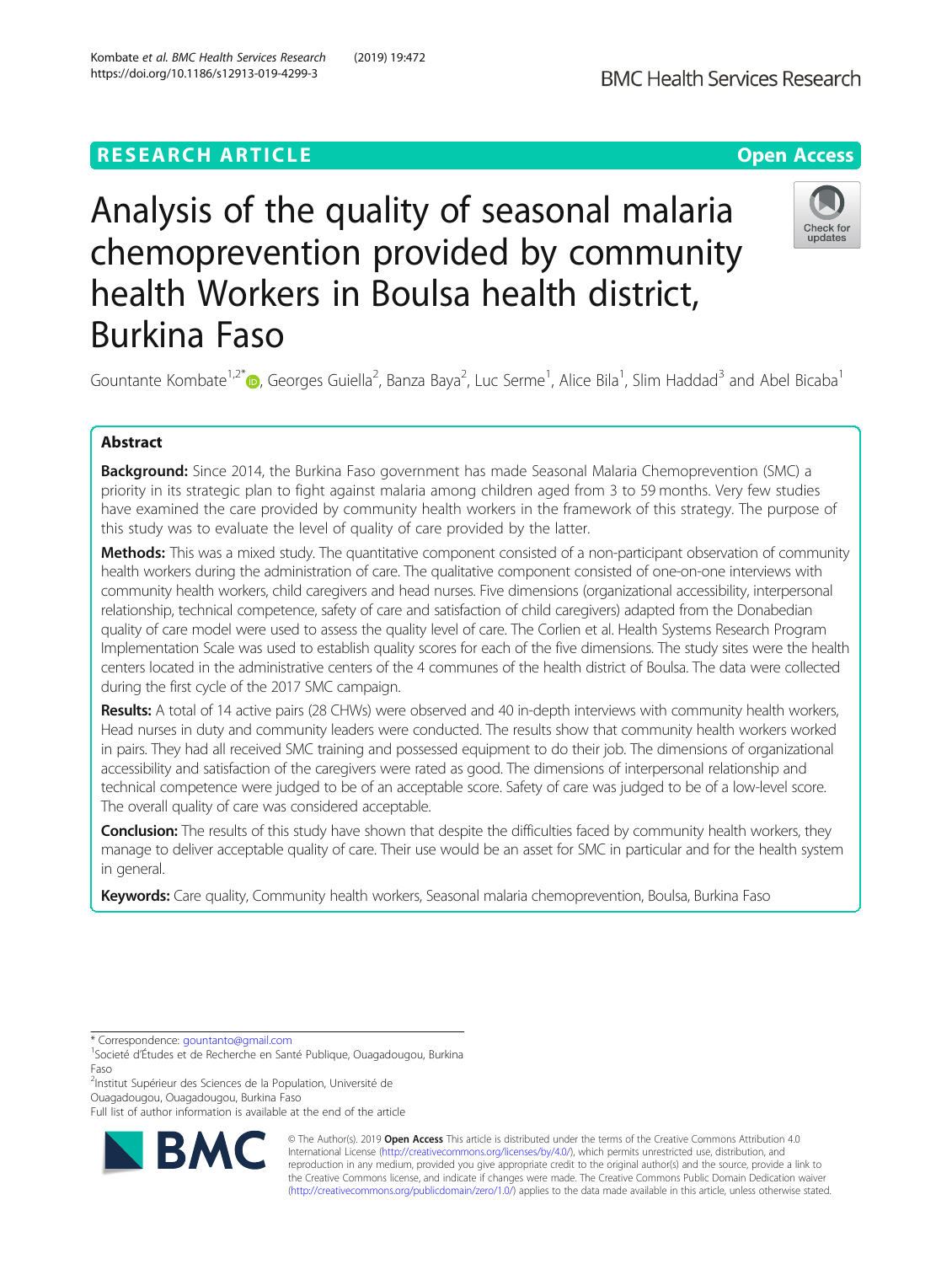#### Background

In March 2012, the World Health Organization (WHO) recommended a new strategy called Seasonal Malaria Chemo-Prevention (SMC), to prevent the peak of malaria-related morbidity and mortality among children aged from 3 to 59 months. It was recommended particularly for countries of the Sahel sub-region, where malaria is endemic [\[1](#page-7-0)]. SMC consists of intermittent administration of a complete Sulfadoxine-Pyrimethamine (SP) and Amodiaquine (AQ) treatment during the high-transmission season. The goal is to maintain therapeutic levels of these drugs in the blood during the period when the risk of contracting malaria is the highest [\[1,](#page-7-0) [2](#page-7-0)]. In view of the evolution of the malaria epidemic in the countries of sub-Saharan Africa, this strategy was adopted and implemented in several countries, such as Burkina Faso in 2014 [[2](#page-7-0)–[5\]](#page-7-0). In this country, malaria is highly transmissible during the months of July through October [[4](#page-7-0)]. During this period, it is highly recommended to administer the treatments  $[6]$ . The strategy is to administer three doses of medication per month, of which the first dose is given or supervised by a community health worker (CHW) or volunteer in the community. The last two doses are given to the child caregiver with instructions on following up with the treatment 2 days after the initial supervised dose [\[1\]](#page-7-0). In the SMC's framework strategy, all community-level agents (community health workers and some volunteers as needed) involved in drug delivery are referred to as Community Distributors (CD) [\[7](#page-7-0)]. These community health workers have previously participated in many other health programs at the community level since the launch of primary health care at the Alma Atta conference in 1978 [[8](#page-7-0)]. Several studies have demonstrated the importance of CHWs in strengthening health system in many African countries [[9](#page-7-0), [10\]](#page-7-0). On the other hand, some authors do not share the same opinion [[11,](#page-7-0) [12](#page-7-0)]. They argue that most of the studies on the quality of care provided by CHWs specifically in the context of home-based malaria management were evaluated under controlled implementation conditions (pilot project or randomized trials). The quality of care provided by CHWs on national implemented program under routine conditions has been poorly studied [\[13,](#page-7-0) [14\]](#page-7-0). The fact is, since the implementation of SMC throughout Africa, very few studies have looked at the quality of care provided by CHW. For example, in Burkina Faso, no study has been done until now. Studies that have addressed the quality of care of CHWs have been done as part of malaria control interventions other than SMC. Therefore, this study was conducted to assess the quality of SMC-led care in the Boulsa health district in Burkina Faso. Specifically, it is consisted in the assessment of the quality of SMC provided by CHWs based on five dimensions adapted from the quality of care model of Donabedian [[15,](#page-7-0) [16\]](#page-7-0), and to identify certain factors that can influence this quality of care.

#### **Methods**

#### Conceptual framework

To assess the level of quality of care for CHW in the context of SMC, we used the conceptual framework described by Donabedian [[15](#page-7-0), [16\]](#page-7-0). According to Donabedian, three determinants (structures, processes, results) make it possible to assess the quality of care. The choice of Donabedian's model can be explained by its wide use and by the fact that it allows the conceptualization of mechanisms underlying the quality of care of CHW [\[17\]](#page-7-0).

#### Context, study design and sampling

This study was conducted in the Boulsa health district, located in the north-central region of Burkina Faso. It includes four municipalities, only one of which is urban. According to the statistical yearbook of the Ministry of Health in 2016, the total population of the district is estimated at 209,986 inhabitants, of which 19.22% are children under five and with an average density of 64.5 inhabitants per km<sup>2</sup>. Malaria is the leading cause of morbidity and mortality with 62.21% of cases in the top ten pathologies prevalent in the district of Boulsa in 2016 [[18](#page-7-0)].

A mixed methods research design was used. The participants in this study were CHWs, child's caregivers, head nurses and community leaders. Purposive sampling was used to select the different participants [\[19](#page-7-0)]. The principle was to include the various actors involved in the SMC and belonging to public Health and Social Promotion Centers (HSPC) located in the capitals of each of the four municipalities that organized the SMC in 2017. This technique was chosen considering some aspects such as geographical accessibility and the population density of the study sites, which allowed diversity in information from the participants [[20\]](#page-7-0).

Three tools were used for the data collection including semi-structured interview grids for the Head Nurses and CHWs (Additional files [1](#page-6-0) and [2\)](#page-6-0), which provided insights into the various SMC medication administration procedures, working conditions and challenges; a nonparticipant observation grid that was used to collect data directly related to the practices of CHWs in households. These observations focused on the first four quality of care dimensions: organizational accessibility, interpersonal relationship, technical competence and care security. Since CHWs worked in pairs, we made ten observations per pair and per day. One observation was the entire process of administering SMC drugs to a child. As a repository of the type and nature of the information to be collected, an observation guide in the form of a checklist was developed based on the World Health Organization SMC's handbook [\[8](#page-7-0)]. A questionnaire addressed to the child caregivers in the SMC's framework evaluates the fifth dimension of quality of care and the satisfaction of the caregivers (Additional file [3](#page-6-0)).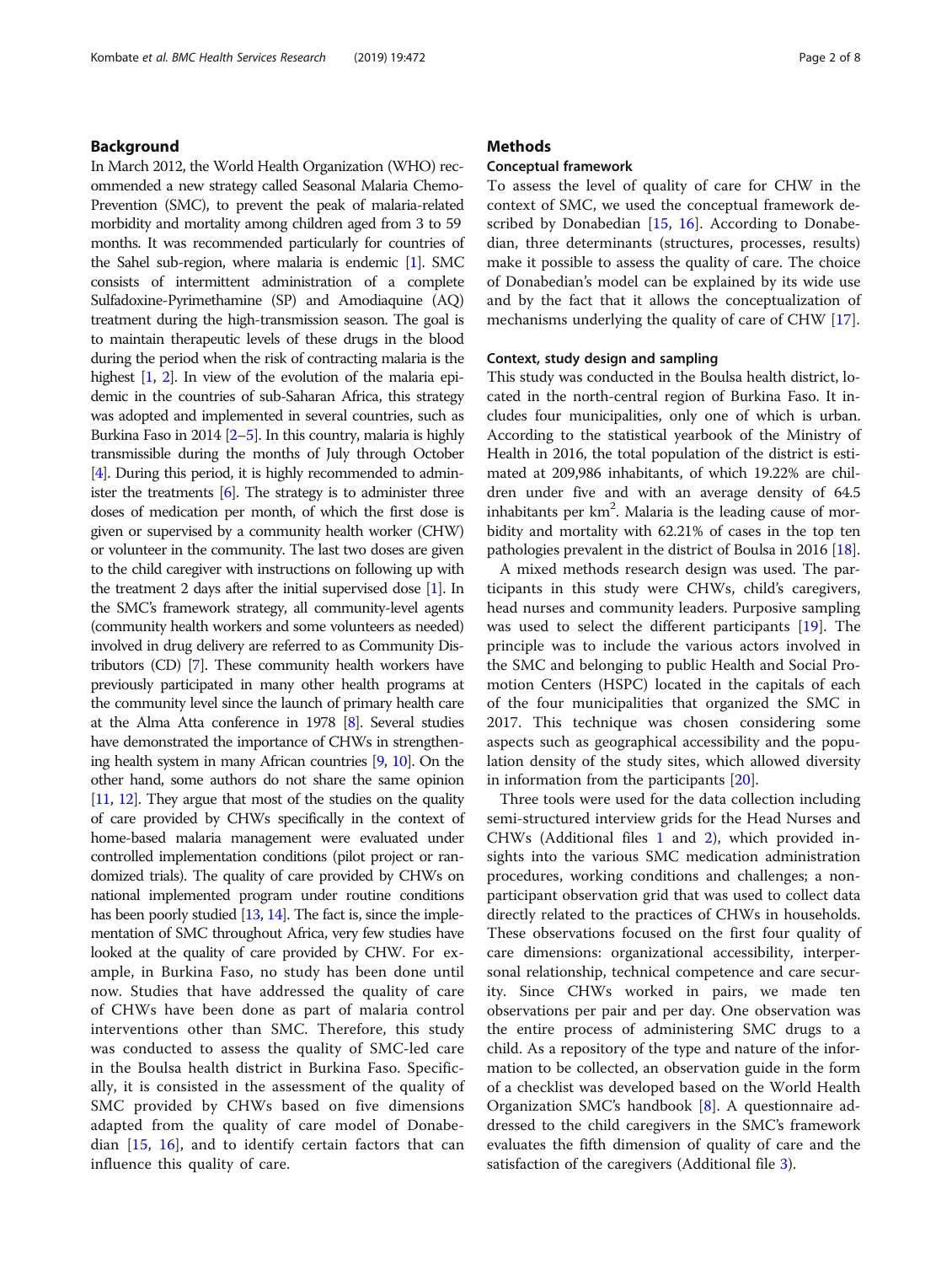The interviews were conducted to the point at which no new information was elicited [[21](#page-7-0)]. The semistructured interview grids were adapted to each category of respondents. The questionnaire and interviews were administered in French or in the local language "Moore", depending on the respondent's preference.

#### Data collection

Data were collected in July 2017. This period was the first time that CHWs were requested for the 2017 SMC campaign and at the beginning of the high malaria transmission season in Burkina Faso, which extends from July to October.

The collect is carried out by four research assistants of the society of studies and research in public health (SSRPH) whom understand and speak correctly the local language "Moore". Participants were informed that SSRPH is located in Ouagadougou and is independent of the health system. The interviews lasted approximately 1 h and were collected using a dictaphone and a parallel note taking. The transcripts of the interviews were done systematically in French at the end of each day. The data was checked and validated daily.

#### Data analysis

Direct content analysis using a deductive approach was the chosen method [[22](#page-7-0), [23](#page-7-0)]. This approach allows analysis of representations and practices in qualitative studies [[24\]](#page-7-0). The theoretical framework of Donabedian  $(1992)$  [\[16](#page-7-0)] was used to organize the initial coding. This initial coding was refined by applying it to the first transcripts and adding subcategories and combination codes. Similar codes have been grouped into categories. The analysis was carried out using the qualitative software Nvivo (version 10).

For the quantitative part, the observations data were entered into an Excel file and analysed with the SPSS version 20 software. The quality of care assessment approach based on the Averting Maternal Death and Disability [\[25](#page-7-0)] from the Columbia University School of Public Health was used for the quantification of each of the five quality dimensions. According to this approach, it is necessary to identify and sum up the positive and negative responses obtained for each dimension (a positive response is a well-executed task and a negative response, a bad or not performed task). Subsequently, we divided the number of positive responses by the sum of the positive and negative responses. The result multiplied by 100 gives the percentage of positive responses for each quality of care dimension. In order to evaluate the results obtained from each of the five dimensions, the scale of evaluation and implementation of the health systems research programs of Corlien et al. [\[26](#page-7-0)] was used. For each dimension, we assigned scores ranging from 1 to 3. A percentage of positive responses ≥80% receives a score of 3 and corresponds to a good level of quality of care. A percentage of positive responses <80% but  $\geq 60\%$  receives a score of 2 and corresponds to an acceptable level of quality of care. Finally, a percentage of positive responses < 60% receives a score of 1, which corresponds to a low level of quality of care.

#### Results

Overall twenty-eight (28) CHWs divided into 14 teams of two were observed for a total of 140 non-participant observations. A total of thirty-four (34) in-depth interviews were conducted (28 CHWs, four HNs, and two LCs).

#### Sociodemographic characteristics of CHWs

CHWs ( $n = 28$ ) were predominantly men (74%) with an average age of 43 years (SD =14.6). They had an average of  $5.14$  years  $(SD = 4.72)$  of work experience as a community health worker (CHW). In the context of SMC as community distributors, they had on average 1.53 years  $(SD = 0.92)$  of experience. Most of them  $(57%)$  were farmers, and 69% of them had a primary level of education and more. All (100%) were trained on SMC before the start of the campaign.

#### Characteristics of children who received SMC by age and sex

Out of the children who received SMC medication  $(n = 140)$ , 65% were children aged 12 to 59 months, compared with 35% of children aged 3 to 11 months. They were predominantly male (57.5%).

#### Sociodemographic characteristics of child caregivers

A total of the 33 child caregivers responded to the questionnaires, 54% were the mothers of the children, 10% were co-wives, 27% were grandmothers. The average age was 36 years (SD = 15.27). 88% were women, and 69% of them had no level of education (Additional file [4\)](#page-6-0).

Table [1](#page-3-0) presents a summary of the results dimension by dimension.

#### Assessment of quality of care according to organizational accessibility

Seven criteria made it possible to assess this dimension (Table [1](#page-3-0)). Each criterion received a rating of 3, and the total score was 19/21 (90%) which reflects a good organizational level. Most CHWs were married men who completed primary school or more. They were already CHWs with long experience before being CHWs in the SMC. They were in pairs and worked in their own community. As for the Head Nurses on duty, they noted the need to train CHWs and put them in pairs properly. They considered to put at least one member on the team who can read and write, because of the filling tools that were in French (child administration card and reference sheet).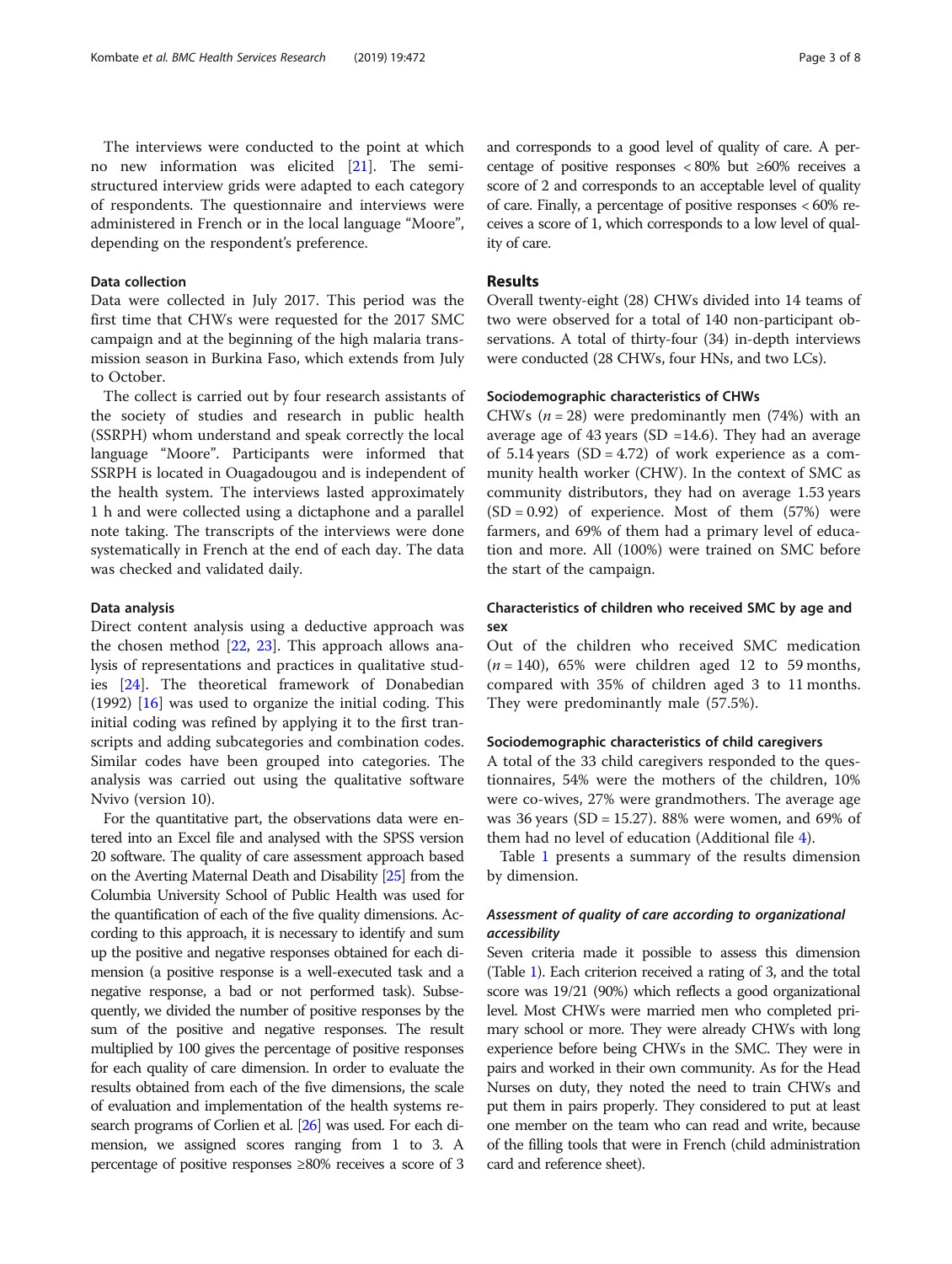#### <span id="page-3-0"></span>Table 1 Summary of dimensions of assessment of care quality

| Quality criterion                                                    | Positive<br>answers | Negative<br>answers | Total<br>answers | % of positive<br>responses | Score          |
|----------------------------------------------------------------------|---------------------|---------------------|------------------|----------------------------|----------------|
| Organization of CDs' work                                            |                     |                     |                  |                            |                |
| There are two CDs per team                                           | 140                 | 0                   | 140              | 100                        | 3              |
| CDs are both trained                                                 | 140                 | 0                   | 140              | 100                        | 3              |
| Tasks are distributed                                                | 110                 | 30                  | 140              | 100                        | 2              |
| Availability of care equipment                                       | 140                 | 0                   | 140              | 100                        | 3              |
| Availability of drugs                                                | 140                 | 0                   | 140              | 100                        | 3              |
| All target children have access to care sssstraitement               | 140                 | 0                   | 140              | 100                        | 3              |
| All tools are used correctly                                         | 96                  | 44                  | 140              | 69                         | $\overline{2}$ |
| Total                                                                | 906                 | 74                  | 92               | 92                         | 19             |
| Interpersonal relationship between CD and child caregivers           |                     |                     |                  |                            |                |
| Greetings from the caregivers                                        | 117                 | 23                  | 140              | 83                         | 3              |
| Using a simple vocabulary                                            | 110                 | 30                  | 140              | 78                         | $\overline{2}$ |
| No conflict situations                                               | 140                 | 0                   | 140              | 100                        | 3              |
| Total                                                                | 574                 | 126                 | 700              | 82                         | 12             |
| Technical skills of CDs                                              |                     |                     |                  |                            |                |
| CDs are looking for all children under 5 years                       | 136                 | 4                   | 140              | 97                         | 3              |
| They ask the age of the children                                     | 137                 | 3                   | 140              | 98                         | 3              |
| They are looking for allergic reactions                              | 43                  | 97                  | 140              | 31                         | 1              |
| They ask if the child has already received SMC                       | 44                  | 96                  | 140              | 31                         | 1              |
| They administer effectively and gently                               | 106                 | 34                  | 140              | 76                         | 2              |
| They respect the doses of the drugs                                  | 120                 | 20                  | 140              | 86                         | 3              |
| They provide and give information about taking the 2nd and 3rd doses | 140                 | 0                   | 140              | 100                        | 3              |
| They refer to ineligible children (sick)                             | 106                 | 43                  | 140              | 76                         | 2              |
| They fill the tools correctly                                        | 109                 | 33                  | 140              | 78                         | 2              |
| They talk about possible allergic reactions                          | 41                  | 99                  | 140              | 29                         | 1              |
| They do the marking of the Households                                | 107                 | 33                  | 140              | 76                         | 2              |
| Total                                                                | 1089                | 451                 | 1540             | 71                         | 23             |
| Care safety for children                                             |                     |                     |                  |                            |                |
| CDs are dressed correctly                                            | 86                  | 54                  | 140              | 61                         | 2              |
| Cleanliness of the place of administration                           | 107                 | 33                  | 140              | 76                         | $\overline{2}$ |
| They wash their hands with soap                                      | 60                  | 80                  | 140              | 43                         |                |
| They use clean water                                                 | 110                 | 30                  | 140              | 78                         | $\overline{2}$ |
| They use clean equipment                                             | 80                  | 60                  | 140              | 57                         | 1              |
| They dilute the drugs correctly                                      | 110                 | 30                  | 140              | 79                         | 2              |
| The material is washed after each treatment                          | 28                  | 112                 | 140              | 20                         | 1              |
| They observe 30 min after the administration                         | 16                  | 124                 | 140              | 11                         | 1              |
| Total                                                                | 597                 | 523                 | 1120             | 53                         | 12             |

"We are two here, there is one who administers the treatment to the children, and there is one who keeps a card, and then he marks there, to facilitate the tasks. But we work together. If someone forgets something the other can do it. Ha!! It will be difficult; if it's one person, it will be too difficult". (CHW 17)

#### Assessment of the quality of care according to the interpersonal relationship

Five criteria made it possible to assess this dimension (Table 1). The total score was 12/15 (80%) which reflects a good interpersonal relationship. Indeed, the results of the observation reveal that the observed CHWs showed respect towards the caregivers. They used simple and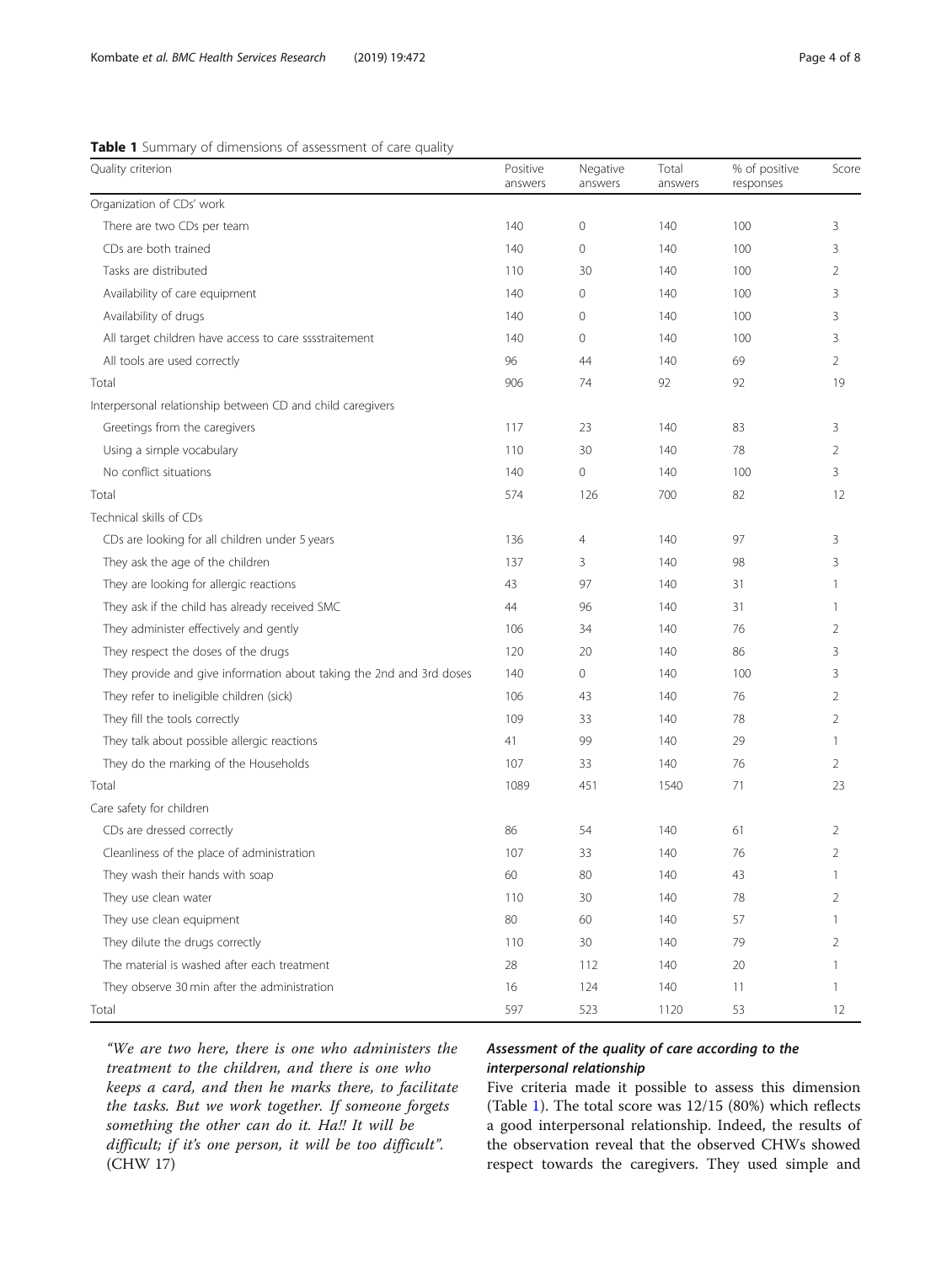clear language. They ensured that child caregivers understand and used work tools appropriately. But they did not give enough time to the child caregivers to express themselves in return. In our interviews about attitudes towards child caregivers, the CHWs described very well the attitude to be adopted to be well received and pass the information in households.

"Ah! When we go back there [in a concession], we greet the parents of the children first, after we explain them why we are there and what medicine we want to give to children. If the parents there accept, they will bring the children we will give them medicine". (CHW 18)

The explanation of care at each stage of medication administration and listening to the child caregivers in return are the only points that are lacking in this dimension. After obtaining the agreement of the child caregivers, some CHWs did not take enough time to administer the drugs. They said they had a lot to do and was quick to move on to another household. Additional details and details in the information provided would enable child caregivers to have a better understanding of SMC.

#### Assessment of the quality of care according to technical competence

Of the 11 criteria used to assess this dimension (Table [1](#page-3-0)), the total score was 23/35 (70%), which reflects the technical competence of the CHWs at an acceptable level. For all the CHWs observed, most of the criteria were respected. Some CHWs have encountered difficulties related to the eligibility of the child, especially if the child has or has not previously received SMC, checking for an allergic reaction to medications, and sometimes to determine the exact age of the child. There was also poor filling of some tools and a lack of precision regarding information on adverse effects that may occur after administration of the drug. During the interviews, the CHWs relied on attitudes and practices to describe the essential tasks to be provided and the techniques. To the question of how CHWs determine the ages of children, whether they have been reported to the registry office or not, they describe the following processes:

"Well, we ask mum first to know the age of the child. But if she does not know it, one asks at the same time the vaccination card of the child, or if the child has health record also, it is good. But sometimes the child is also asked to take his left hand to touch his right ear through the top of his head; if his left hand touches the ear, the child does not take. But if it does not touch it, it means that he is not yet 5 years old, we can give him now". (CHW 22)

Regarding the shortcomings observed in this dimension, the CHWs said they had a lot to do and did not have time to respect everything. Some of them even acknowledged that sometimes certain gestures or information to give them escaped and that they ended up forgetting them in the routine of the activities.

#### Assessment of the quality dimension according to care safety

Eight criteria allowed the appreciation of this dimension (Table [1](#page-3-0)). The total score was 12/24 (50%) which reflects a low level of safe care. The observed CHWs had trouble complying with some of the rules of washing hands and equipment with soap and water. Considering the different stages of safe care, the fact that sanitary rules where not respected was linked mostly to the lack of sanitary materials to guarantee safety when providing care, as the following extract illustrates it:

"We have not been given even soap, what you see there, it is with our own money that we managed to buy it. Well, that's why..., we cannot properly apply the techniques that Commandant [Head Nurse] showed us at HSPC (the Health and Social Promotion Center) when we were having training there". (CHW 18)

#### Assessment of quality according to the satisfaction dimension of the managers

For this dimension, a questionnaire was submitted to 33 caregivers. The percentage of positive responses was 267/330 or 81%. And according to the scale of Corlien et al. (1993), it corresponds to a good level of satisfaction of the caregivers. Most child caregivers surveyed reported being satisfied with the work of CHWs and the attitude of respect they had when they visited households. Compared to the knowledge about SMC and the benefits to help mobilize the population, the community leaders interviewed gave their point of view:

"Yes, we know that it is to fight against malaria for children. It works well eh, since it came to our village here, children do not get sick like that. That's why every time when it comes that way, the Commandant [the head nurse] comes to tell me that we will tell the people of the village that it started. They will stay with the children at home so that the CHWs there will come and give them drugs". (CL 1)

#### Overall quality of care assessment of SMC

Table [2](#page-5-0) shows the overall assessment of SMC quality of care. The arithmetic sum of the five dimensions is 78%, which reflects an overall quality of SMC care of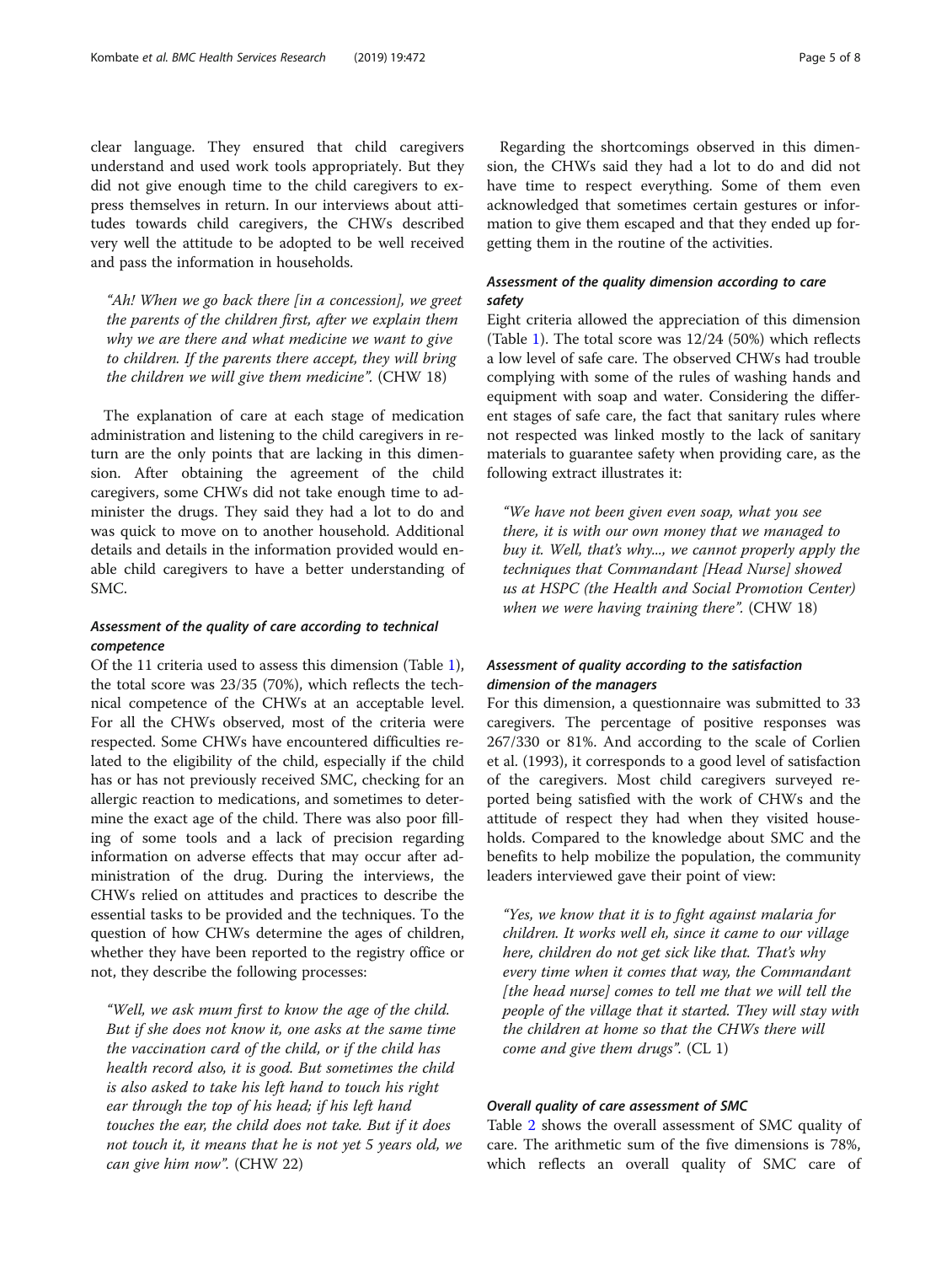<span id="page-5-0"></span>Table 2 Overall Quality of Care Assessment of SMC

| Dimensions of<br>care quality   | Expected<br>maximum<br>Scores | Obtained<br>maximum<br>Scores | Ratio obtained Score<br>on expected score |
|---------------------------------|-------------------------------|-------------------------------|-------------------------------------------|
| Organizational<br>accessibility | 21                            | 19                            | 0.90                                      |
| Interpersonal Relationship      | 15                            | 12                            | 0.80                                      |
| Technical Skills                | 33                            | 23                            | 0.70                                      |
| Care Security                   | 24                            | 12                            | 0.50                                      |
| Satisfaction of leaders         | 330                           | 267                           | 0.81                                      |

acceptable level. Nevertheless, it must be recognized that difficulties hindered the smooth running of CHWs. This is the example of weather (Wintering period) and the number of children to be administered per day:

"Yes, that's what I said; we do not have much time, we have to do 50 children a day. And then you can get up in the morning at 6 o'clock and then there is rain too, which is there, the time also ahead. So, oh when we start there, we cannot spend all the time at one place like that. Well, sometimes we cannot take our time to do the job well" (CHW 10).

#### **Discussion**

The main objective of this study was to assess the SMC's quality level provided by CHWs in the Boulsa health district in Burkina Faso. We found that the quality of care provided by CHWs during SMC is acceptable despite the difficulties encountered. When looking more specifically at the dimensions of quality of care in this study, the results are variable.

#### The organizational accessibility dimension

CHWs enrolled as part of the study were all trained prior to the start of the SMC campaign and well organized around the job. The WHO (2004) [[27\]](#page-7-0) emphasizes that the training of all providers (formal health workers as well as community workers) is an essential component to improve disease prevention and management. Among our CHWs 31% had no education, but they were still solicited because of their training and many years of experience as CHW. Regardless of their literacy level, all CHWs received the same training and had the same amount of responsibility on the field. Both the illiterate and literate CHWs had comparable performances and operational inputs. As reported in other studies, CHWs expressed the need for bicycle to reduce fatigue from walking, and offer quality care to the community. Indeed, cycling can reduce travel times between concessions, especially in rural areas where they are far from one another [\[11](#page-7-0), [28\]](#page-7-0).

#### The interpersonal relationship dimensions

The criterion not well observed by the CHWs was the attentive listening of the caregivers. They did not ask for their consent. They attributed this shortfall to a lack of time related to the excessive workload. However, obtaining collaboration and listening carefully the patient is a very important component of service quality. In Senegal, Faye in showed that CHWs involved in the preventive treatment of seasonal malaria did not take enough time to obtain the individual consent of the child's caregiver in the concessions [[29](#page-7-0)]. It is rather the consents obtained from the community leaders that they took into consideration. However, the consent of leaders, regardless of its form, does not dispense with individual consent of participants [[30](#page-7-0)]. Also, the fact that the CHWs come from the locality where they work leads them not to perceive the need to ask permission from the parents [[29\]](#page-7-0).

#### The technical competence dimensions

All CHWs administered the first dose of treatment themselves. 76% of sick children were referred, and all the caregivers received information on the remaining doses they themselves administered at home the other days. The CHWs demonstrated a mastery of SMC's administration protocol. The study conducted by Smith et al. on the performance of CHWs in Madagascar on the management of childhood illnesses, found similar results [[31\]](#page-7-0). This study proved that the skill level of CHWs was acceptable with an average performance of 75%. Nzayirambaho et al. in Rwanda reported similar results [[19\]](#page-7-0).

In our study, lack of supervision was reported by ASC as a significant problem. They say that this should remind them of some important aspects when administering. Some studies in Rwanda [\[12](#page-7-0)] and Kenya [[32\]](#page-7-0) have shown that CHWs perform basic care activities at the community level, but also have shortcomings in the quality of care they provide. Supervision could therefore help to correct the inadequacies of CHWs and maximize their effort  $[11, 33]$  $[11, 33]$  $[11, 33]$ . However, the finding is that CHWs supervision often lacks rigor in community health interventions in developing countries [\[34\]](#page-7-0).

#### The security dimension of care

The level of care security was rated low, revealing a deficiency. Systematic washing of hands and equipment with soap and water before and after medication was not followed in all cases. CHWs had the reflex to wash their hands in only 42.5% of cases and the material in 20% of cases. A study of community-based management of malaria's cases by CHWs in the Saraya Health District in Senegal found similar results. Of the 9 criteria for quality of care measurement in rapid diagnostic tests (RDTs),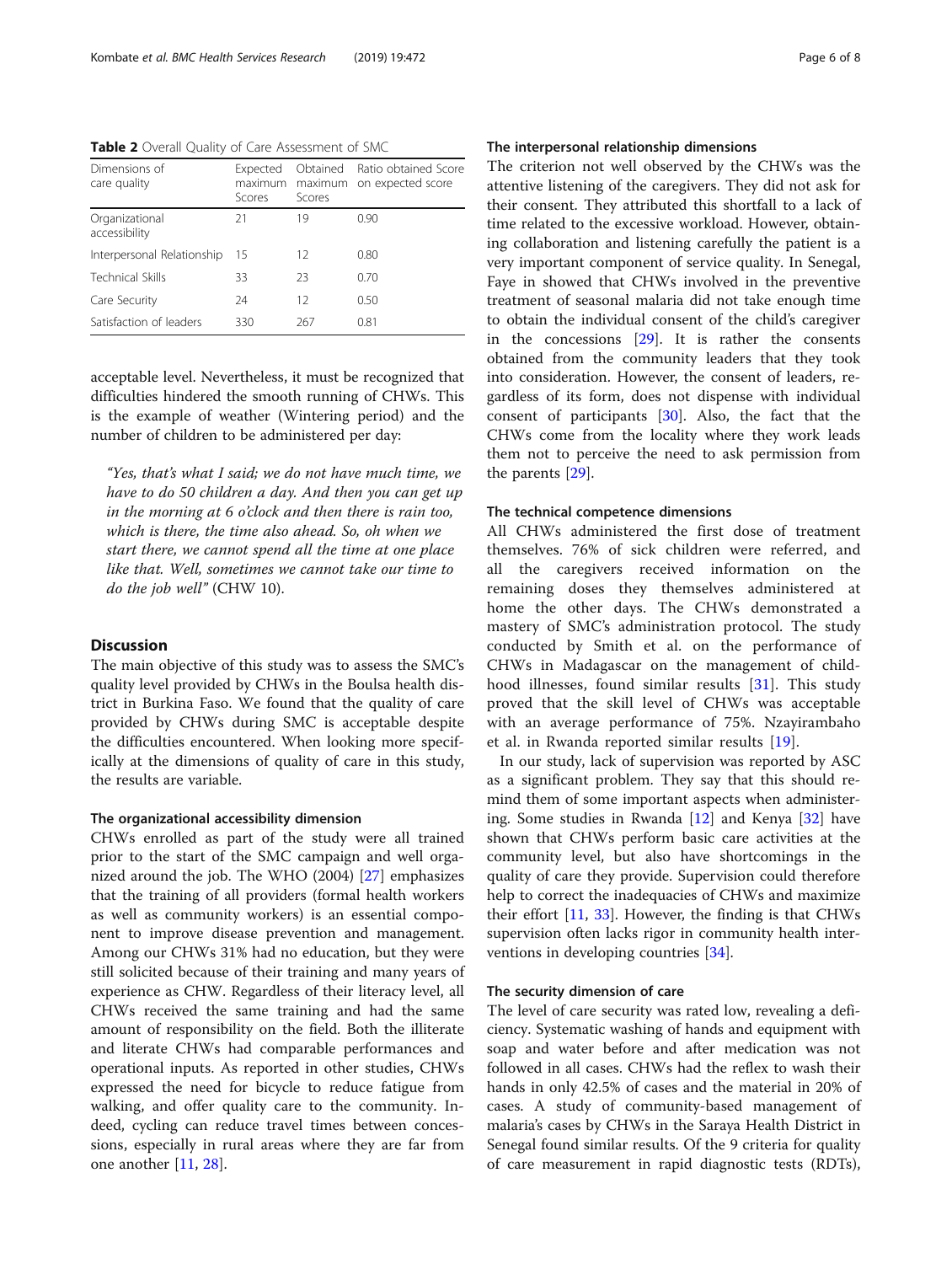<span id="page-6-0"></span>hand washing and wearing gloves were not performed by any of the 30 CHWs evaluated [\[31\]](#page-7-0). Once again, lack of time and equipment were the reasons reported by CHWs. The CHWs linked this deficit to an important workload [[29](#page-7-0)]. In our study, CHWs should administer medications in 80 households a day. The safety of care situation noted in our study is very worrying and should attract the attention of the health authorities especially in a context marked by the omnipresence of transmitted diseases.

#### The satisfaction dimension of the child caregivers

The level of satisfaction of child caregivers with the work done by CHWs is rated as good (81%). Indeed, child caregivers respect and value the work of CHWs. They recognize that this is a difficult work and that they give the best of themselves. Our results are consistent with those of USAID study conducted in Madagascar in 2013 on community-based management of malaria. In this study, community satisfaction was 76% [\[35](#page-7-0)]. The results of the Nzayirambaho et al. study in Rwanda also showed a 100% satisfaction of the child caregivers interviewed about the work done by CHWs [[19\]](#page-7-0). This is probably an additional source of motivation for CHWs.

#### Limits of the study

This study is not without limits. First, it is the number of CHWs enrolled in this study. This is related to the complexity of the door-to-door drug administration strategy and the geographic accessibility of the study area. We would then calculate a sample that is statistically representable giving a larger number of CHWs. This would certainly have identified much more diversity in the quality of SMC care provided by CHWs in the Boulsa Health District. Second, the observational technique used also has limitations. CHWs were able to provide better care than normal because they were observed. A phenomenon often called "Hawthorne effect" [\[36](#page-7-0)], which would also have introduced a positive bias in relation to the quality of care normally received by children. Nonetheless, using the SMC's administration guide proposed by WHO as the standard for CHW's quality assessment was the strength of this study. This guide allowed us to provide valuable results on the quality of SMC care received by children from 3 to 59 in the Boulsa health district. Another strength of this study was the assessment of the quality of care provided by the CHWs, which was done in the communities where they work, unlike other studies based on health facilities. This allowed us to witness a "real" evaluation of community health policy.

#### Conclusion

CHWs manage to deliver acceptable quality care despite their volunteer status and the challenges they faced. There are still shortcomings in terms of hygiene and obtaining the consent of caregivers and some techniques in the process of administration of medicines. Ongoing training in SMC, monitoring and supervision of CHWs in the field are of paramount importance to maintaining the quality of care in this program. Their use remains an asset for SMC and for the health system in general.

#### Additional files

[Additional file 1:](https://doi.org/10.1186/s12913-019-4299-3) Interview grid for the Head Nurses. (PDF 204 kb) [Additional file 2:](https://doi.org/10.1186/s12913-019-4299-3) Interview grid for community health workers (CHWs). (PDF 287 kb)

[Additional file 3:](https://doi.org/10.1186/s12913-019-4299-3) Questionnaire\_ Satisfaction of child caregivers. (PDF 125 kb) [Additional file 4:](https://doi.org/10.1186/s12913-019-4299-3) Questionnaire\_Socio-demographic characteristics of CHWs. (PDF 120 kb)

#### Abbreviations

AQ: Amodiaquine; CD: Community distributors; CHW: Community health workers; CL: Community leader; HN: Head Nurse; HSPC: Health and Social Promotion Centers; RDT: Rapid diagnostic tests; SMC: Seasonal Malaria chemoprevention; SP: Sulfadoxine-pyrimethamine; SSRPH: Society of Studies and Research in Public Health

#### Acknowledgements

The authors wish to thank the authorities of Boulsa's health district and all participants for making this research possible. The authors are grateful to Dr. Patrice Alain Ngangue and Ms. Bawoumondom Babake for their assistance in reviewing the language of this paper. Gountante KOMBATE is grateful to Pr Slim Haddad, Dr. Abel Bicaba and International Development Research Centre – IDRC for the scholarship they gave him.

#### Authors' contributions

All authors participated in the study design. GK ran the semi-structured interviews collected and analysed data. GK, GG and BB led the coordination and draft of the manuscript, which led to significant contributions from LS, AB1, SH and AB2. All authors read and approved the final manuscript.

#### Funding

This research did not receive any specific grant from funding agencies in the public, commercial, or not- for-profit sectors.

#### Availability of data and materials

The data analyzed for this manuscript are available from the corresponding author on reasonable request.

#### Ethics approval and consent to participate

This study was authorized by the Burkina Faso's Ministry of Health and received the approval of the Ethics Committee for Health Research (N ° 2016–9-093). The written informed consent of all study participants was obtained in accordance with standards established by the ethics committee. Oral consent was initially requested from participants after explaining in detail the objectives of the study. Written consent was then obtained and documented using the signature or thumbprint of participants on previously prepared consent forms. All participants were anonymized during transcription.

#### Consent for publication

Not applicable. Information within this manuscript does not contain personal identifiers.

#### Competing interests

The authors declare that they have no competing interests. All authors listed on the manuscript contributed to the study design, data collection, data analysis and interpretation of the findings, and drafting and reviewing the final manuscript.